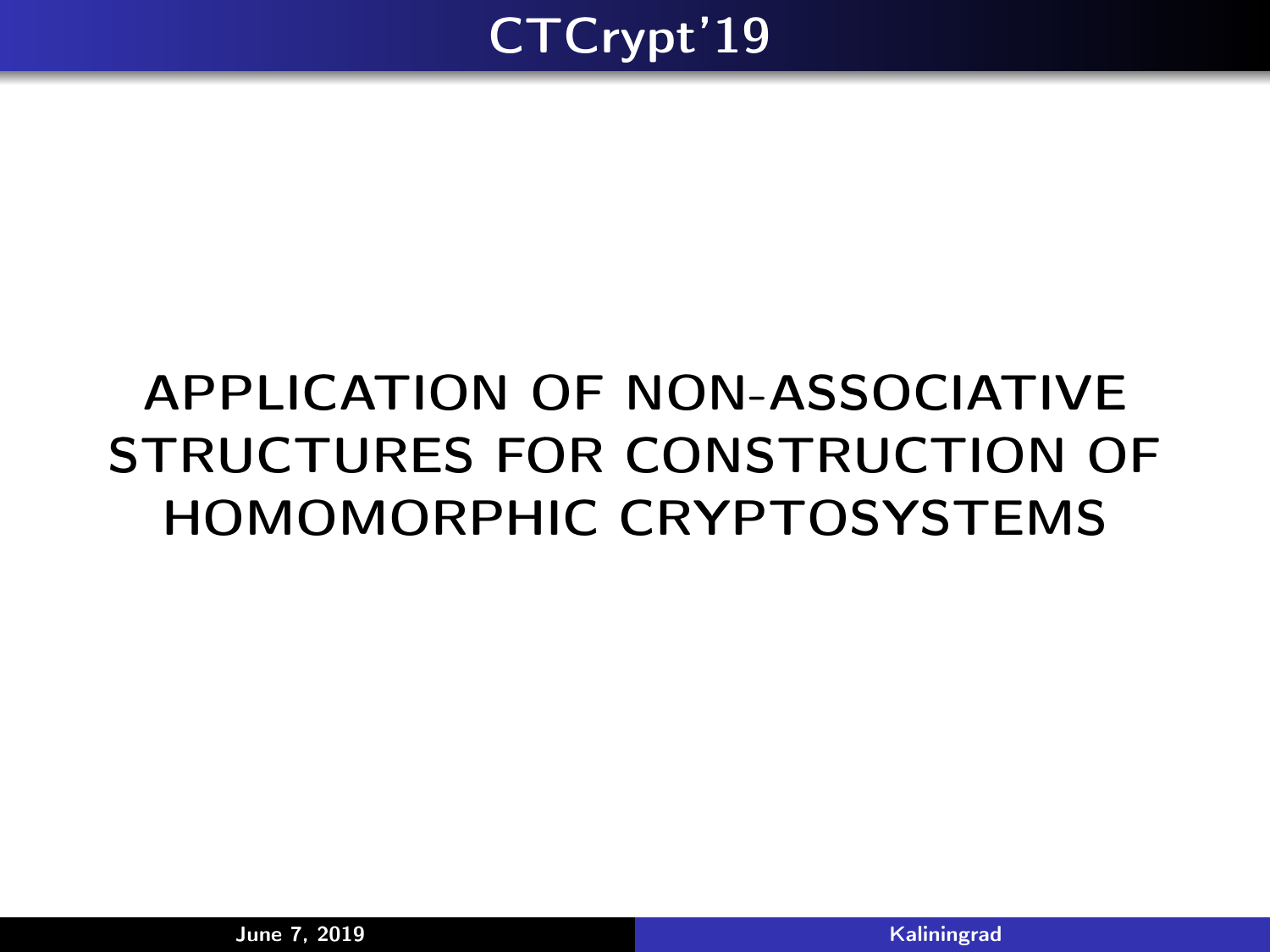# First examples

- RSA, 1978; (partially homomorphic)
- El-Gamal, 1985; (partially homomorphic)

# Main point

- Rivest R., 1978 (the first idea);
- Goldwasser S., 1982 (The first attempt);
- Feigenbaum J., 1991 (Definition FHE);
- Gentry C., 2009 (The first strong);
- Brakerski Z., 2011 (LWE);
- Burtyka F., 2014 (Matrix equations);
- Trepacheva A., 2014 (Known plaintexts attack).
- Gribov A. 2017 (Partially homomorphic on quasigroup)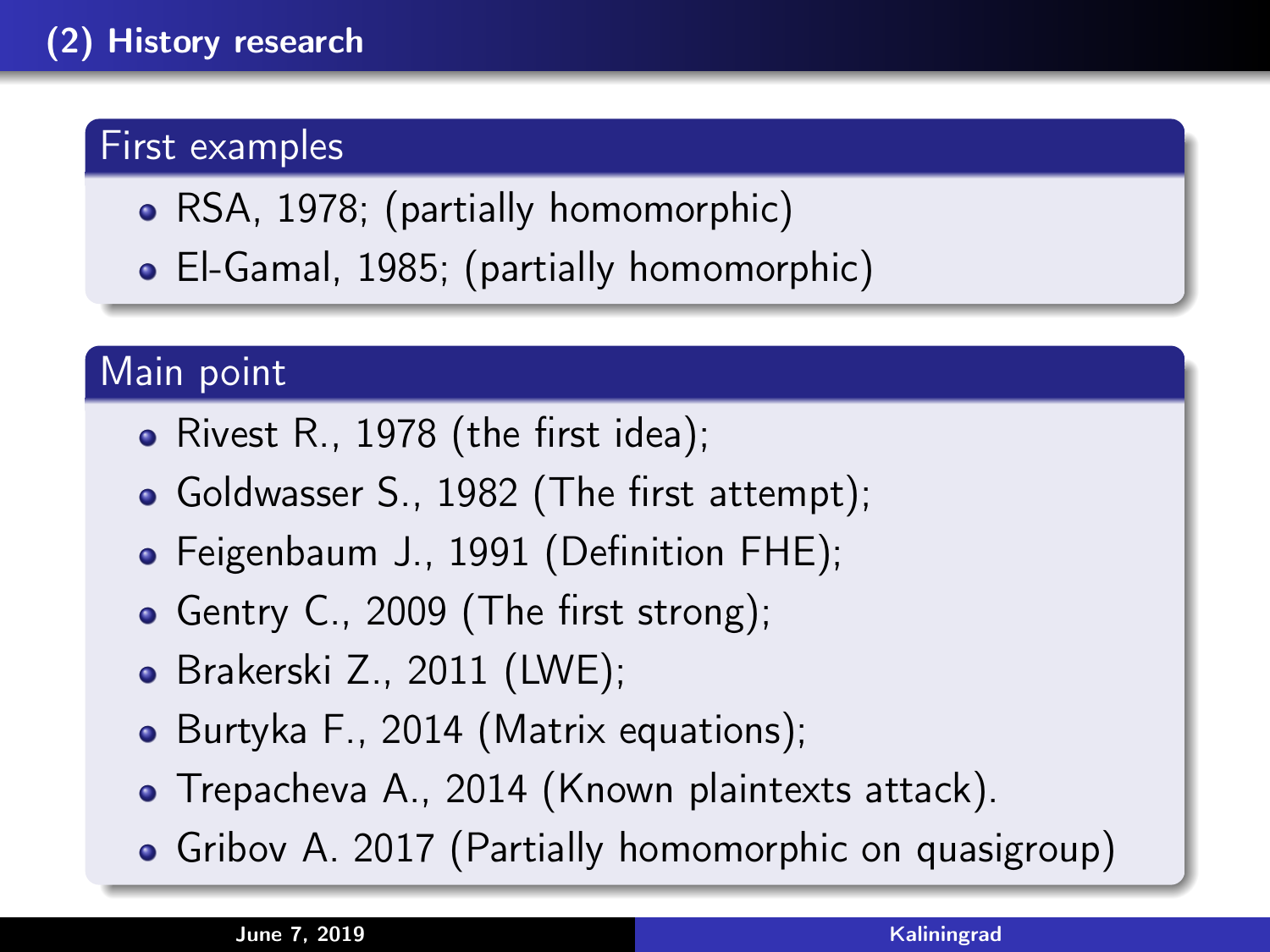#### Before

D-H algorithm on group  $(G,+) \mapsto$  Algorithm El-Gamal

Homomorphic with respect to the group operation  $+$ .

#### Then

D-H algorithm on quasigroup  $(G, *) \mapsto$  Our algorithm

Homomorphic with respect to the group operation  $+$ and quasigroup operation \*.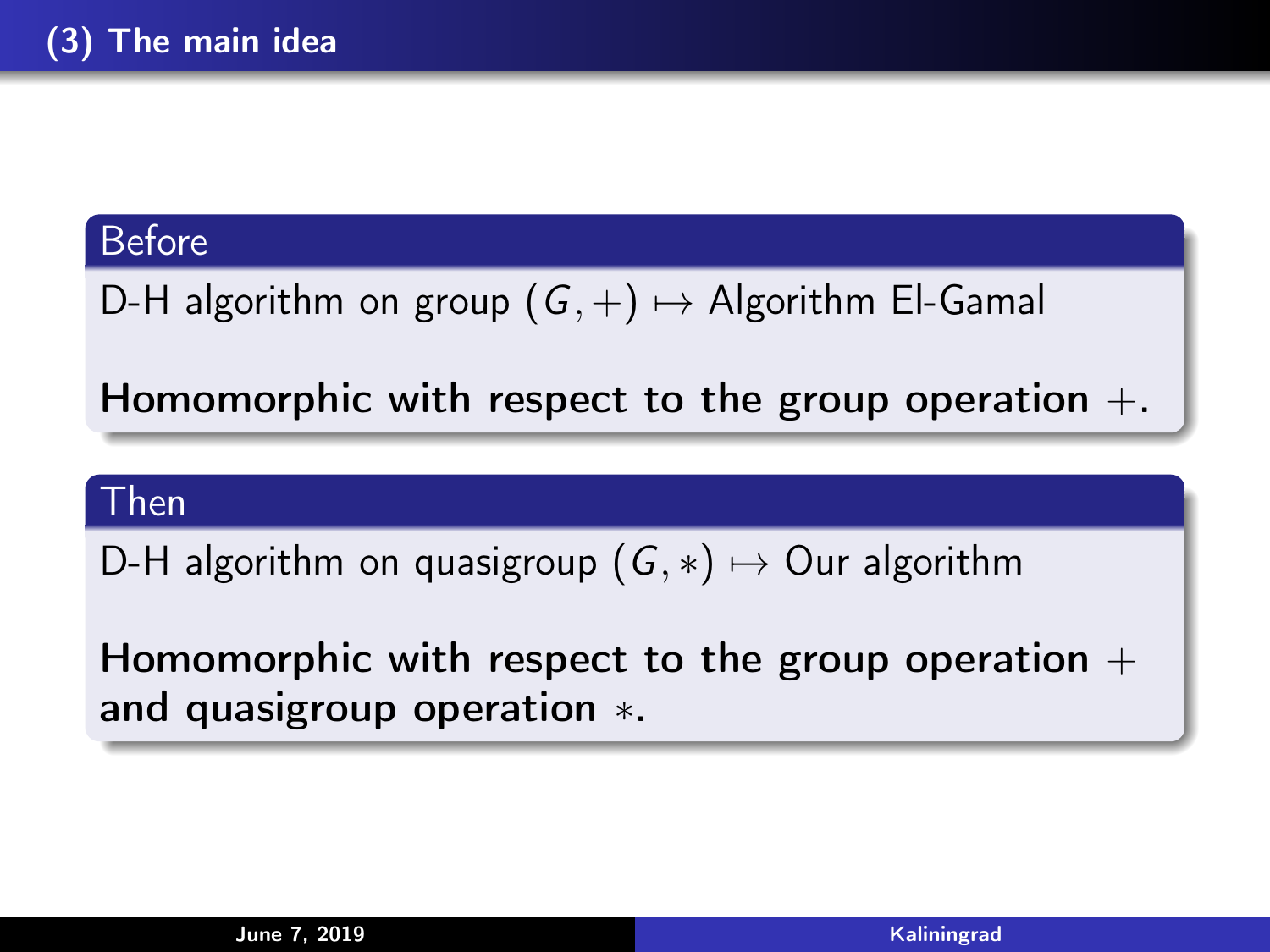## (4) CP-groupoid

 $(\Omega, *)$  — finite groupoid.  $g \in \Omega$ . The right  $r-th$  power is defined as:

$$
g^{[r]} = \underbrace{(\dots((g * g) * g)\dots)}_{r \text{ factors}}.
$$

An element  $g$  is an element with commutating right powers (CRP-element) if

$$
\forall m, n \in \mathbb{N}: \quad (g^{[m]})^{[n]} = (g^{[n]})^{[m]}.
$$

If this identity holds for all  $g \in \Omega$ , then the groupoid  $(\Omega, *)$  is called a CRP-groupoid. Respectively, define the left l-th power:

$$
[t]g = \underbrace{(\dots (g * (g * g))...)}_{t \text{ factors}}.
$$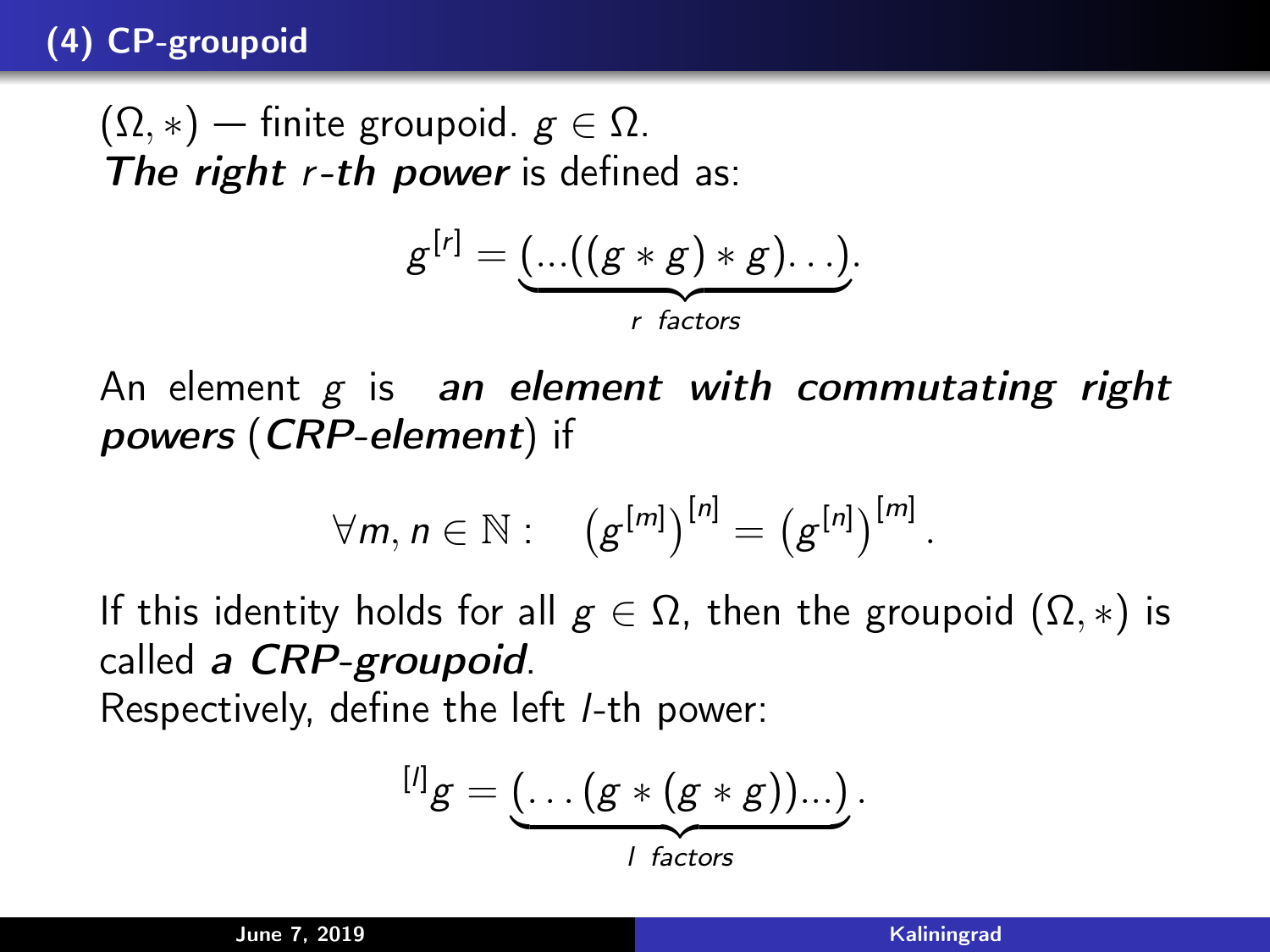# Algorithm №1.

 $(\Omega, *)$  — finite groupoid,  $g \in \Omega$  — CRP-groupoid.  $A(r_A)$   $B(r_B)$  $g^{\lbrack r_{A}]} \qquad \longrightarrow$  $\longleftarrow$  g<sup>[rB]</sup>  $(g^{[r_B]})^{[r_A]} = (g^{[r_A]})^{[r_B]}$ 

The right discreet logarithm problem

$$
g^{[x]}=h.
$$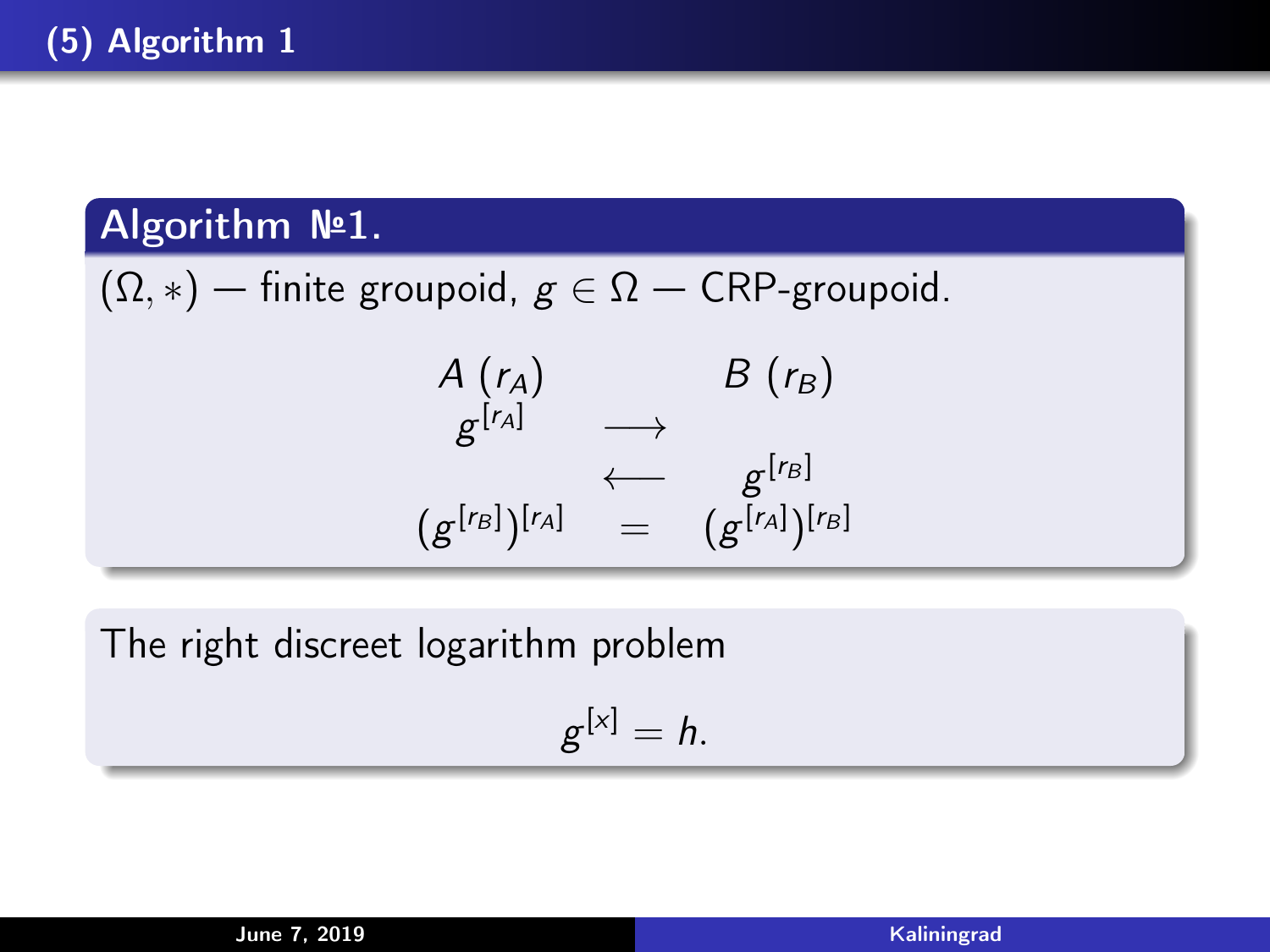# (6) Algorithm 2

 $(\Omega,*)$  is a groupoid with commuting powers (CP-groupoid) if it is a CLP- and CRP-groupoid and:

$$
\forall g \in G, \ \forall l, r \in \mathbb{N}: \ \{l^l | g^{[r]} \} = \binom{[l]}{g}^{[r]} = \frac{[l]}{g}^{[r]}.
$$

g is a CP-element if it generates a CP-groupoid.

Algorithm №2.

$$
A\left(r \leq m\right) (a_1, ..., a_m) \qquad B\left(s \leq n\right) (b_1, ..., b_n)
$$
\n
$$
\longleftrightarrow \qquad \qquad [a_1]...[a_r] \, g^{[a_{r+1}]}...[a_m] \qquad \longrightarrow \qquad \qquad [b_1]...[b_s] \, g^{[b_{s+1}]...[b_n]}
$$
\n
$$
A\left(r \leq m\right) (a_1, ..., a_m) \qquad \qquad [a_1]...[a_r][b_1]...[b_s] \, g^{[b_{s+1}]...[b_n]}
$$

Shared secret key —  $a_1 | a_1 | a_2 | a_3 | a_4 | b_5 | g$ .

The generalized discreet logarithm problem Finding  $u, v \in \mathbb{N}$  and  $(x_1, ..., x_v)$   $x_i \in \mathbb{N}$ ,  $i \in \overline{1, v}$ , satisfying:

 $[x_1]...[x_u]$   $g^{[x_{u+1}]}...[x_v] = h$ .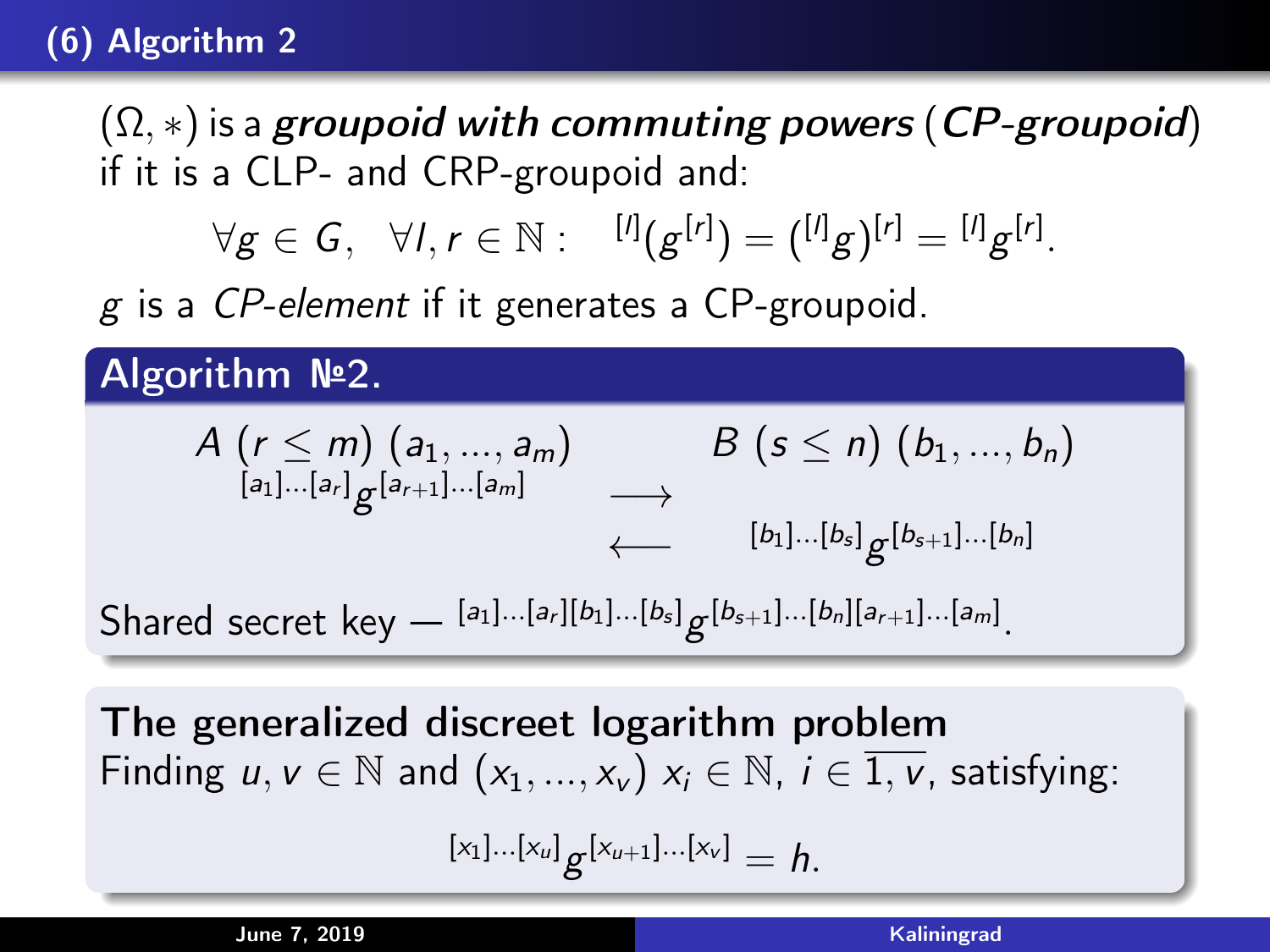Let  $(\Omega,+)$  be an abelian group. Fixing two commuting (anti-)automorphisms

$$
\sigma, \tau \in \text{Aut}(G), \ \ \sigma\tau = \tau\sigma,
$$

we define a new operation on  $\Omega$  by the following condition:

$$
\forall x, y \in \Omega \quad x * y = \sigma(x) + \tau(y).
$$

we will call  $(G, *)$  a *medial quasigroup*.

#### Theorem

The groupoid  $(G, *)$  is a CP-groupoid.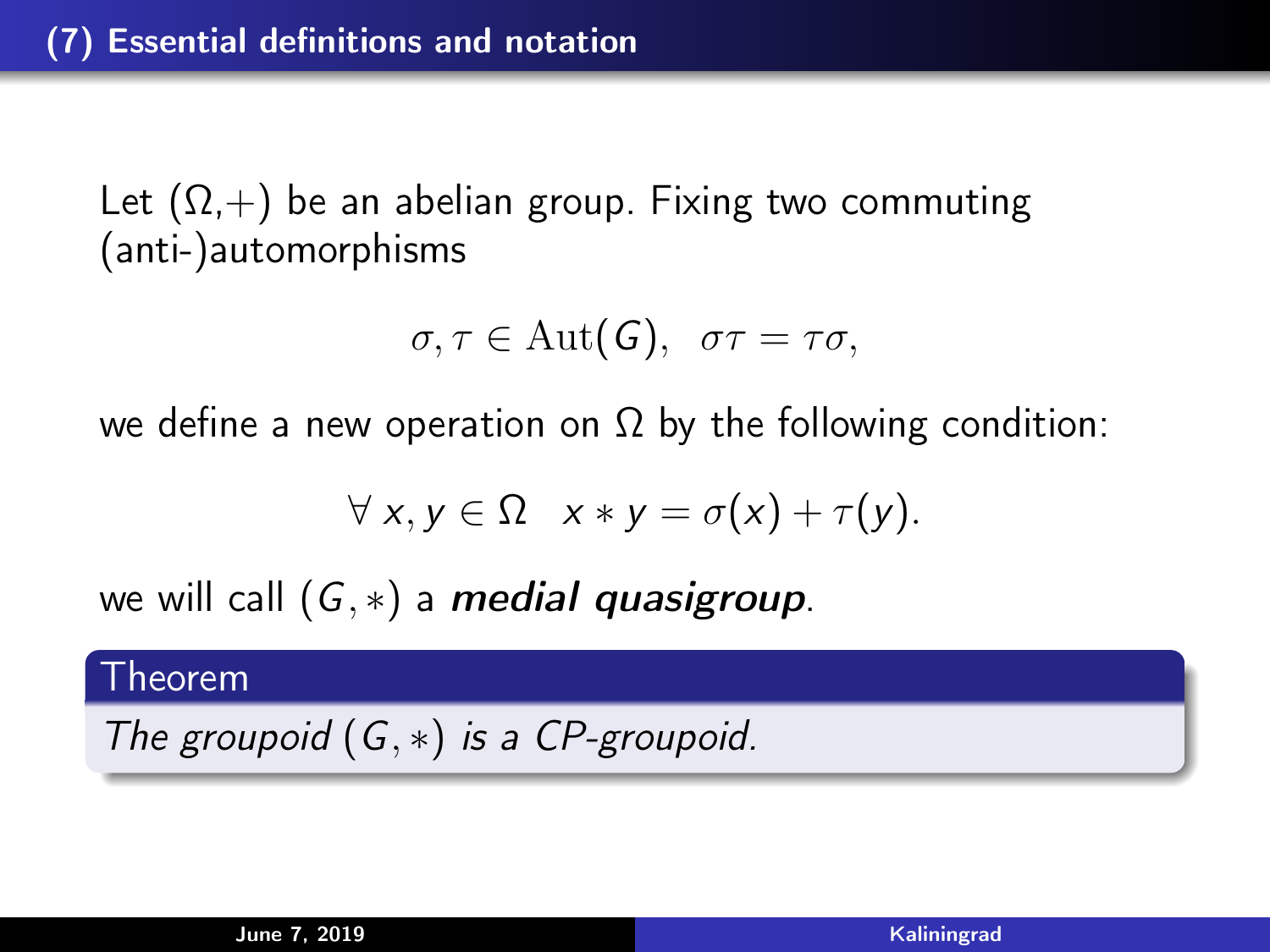# Cryptosystem 1

**• Public key generation.** A chooses  $g \in \Omega$ , secret  $r_A \in \mathbb{N}$ and computes the public key  $(g, g_A)$ :

$$
g_A=g^{[r_A]}.
$$

**2** Encryption. If  $m \in \Omega$  – plaintext, B generates secret  $r_B$ and computes ciphertext  $(g_B, m_{AB})$ :

$$
g_B = g^{[r_B]}, \quad m_{AB} = m + g_A^{[r_B]}.
$$

**• Decrypting.** In order to decrypt a ciphertext A computes  $m=m_{AB}-g_B^{[r_A]}$ .[ra]<br>B

#### Theorem

The Cryptosystem 1 operates correctly, the complexity of a message encryption is estimated by  $O(AUT(\sigma, |\Omega|) \log_2(|\Omega|))$ operations in the group  $(\Omega, +)$ .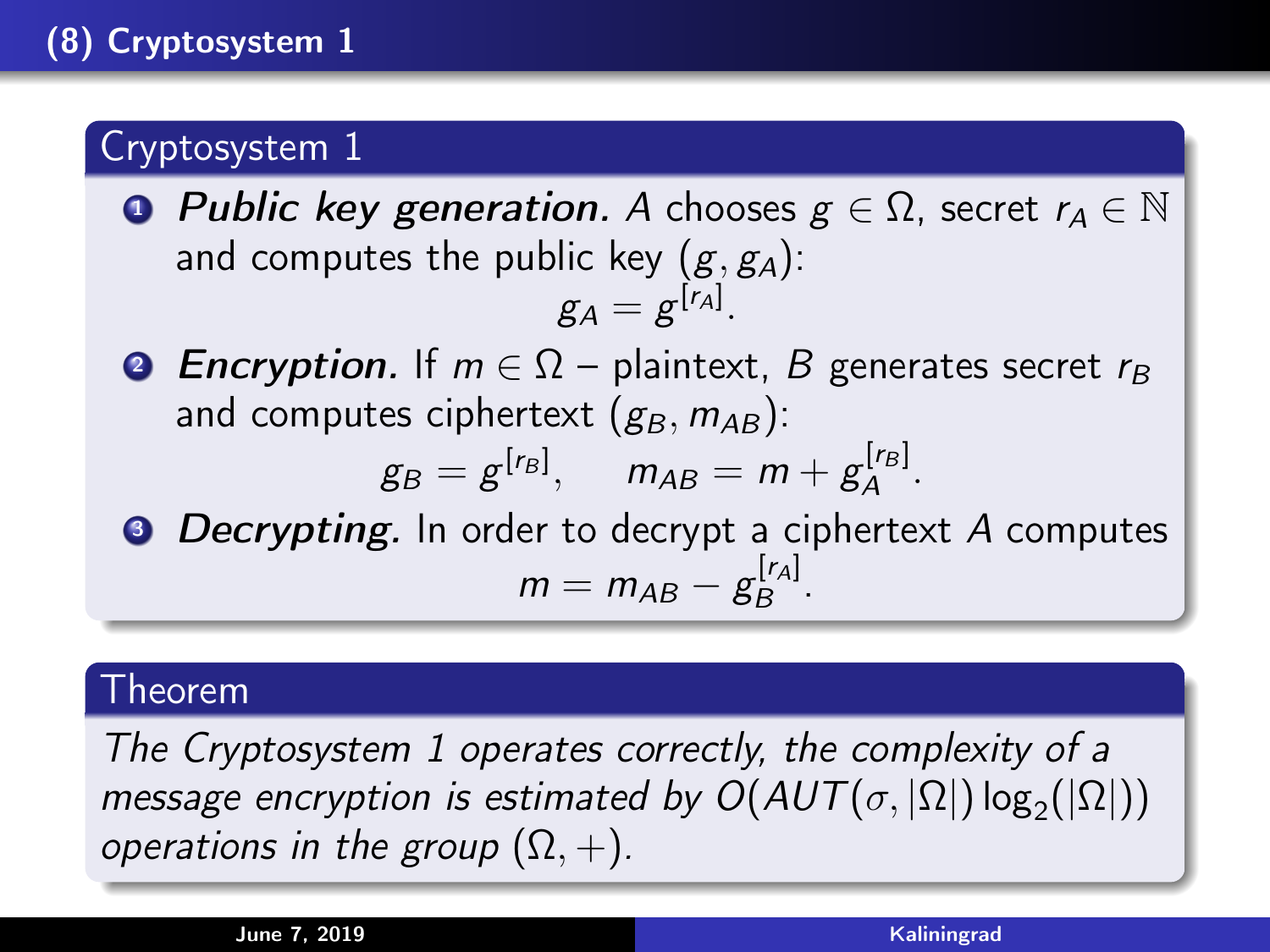# Cryptosystem 2

- **Public key generation.** A chooses  $g \in \Omega$ ,  $r \le n$  and  $a_1, ..., a_n \in \mathbb{N}$ , computes the public key  $(g, g_A)$ :  $g_A = {}^{[a_1]...[a_r]}g^{[a_{r+1}]...[a_n]}.$
- **2** Encryption. If  $m \in \Omega$  plaintexts, B generates  $t \le k$ and  $b_1, ..., b_k \in \mathbb{N}$ , computes ciphertext  $(g_B, m_{AB})$  $\begin{array}{ll} \vspace{2mm} g_B = {}^{[b_1]...[b_t]} g^{[b_{t+1}]...[b_k]}, \quad m_{AB} = m + {}^{[b_1]...[b_t]} g_A^{[b_{t+1}]...[b_k]} \end{array}$  $A^{[\nu_{t+1}]\cdots[\nu_k]}.$
- **Decrypting.** In order to decrypt a ciphertext A computes  $m = m_{AB} - {}^{[a_1]...[a_r]}g_B^{[a_{r+1}]...[a_n]}$  $B^{[a_{r+1}]\dots[a_n]}\cdot$

#### Theorem

The Cryptosystem 2 operates correctly. The complexity of message encryption is estimated by  $O(N \cdot AUT(\sigma, |\Omega|) \log_2(|\Omega|))$  operations in the group  $(\Omega, +)$ , where  $N = \max(n, k)$ .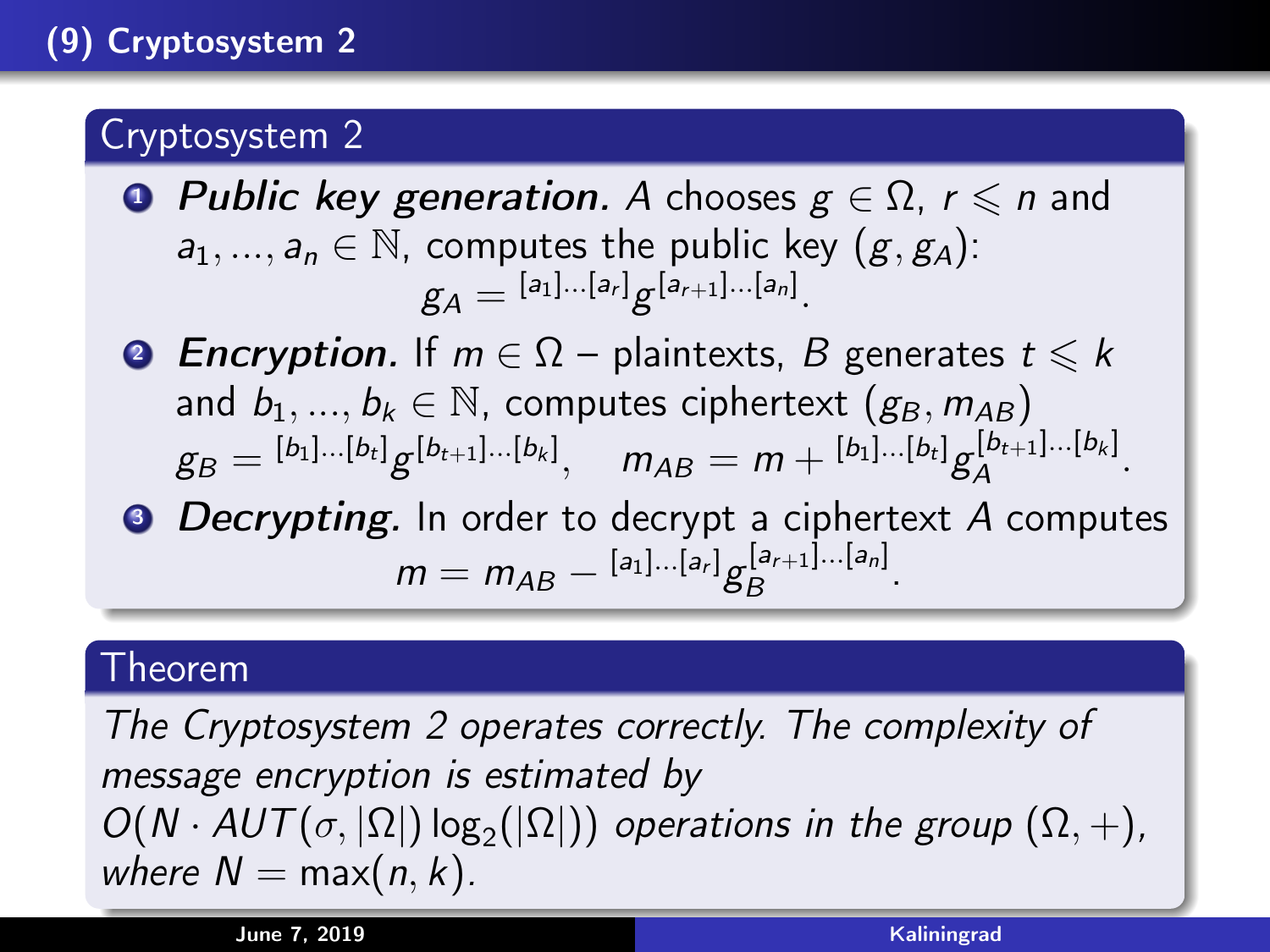# Theorem

The cryptosystems 1 and 2 are homomorphic with respect to the group operation  $+$ .

# Theorem

The cryptosystems 1 and 2 are homomorphic with respect to the group operation \*.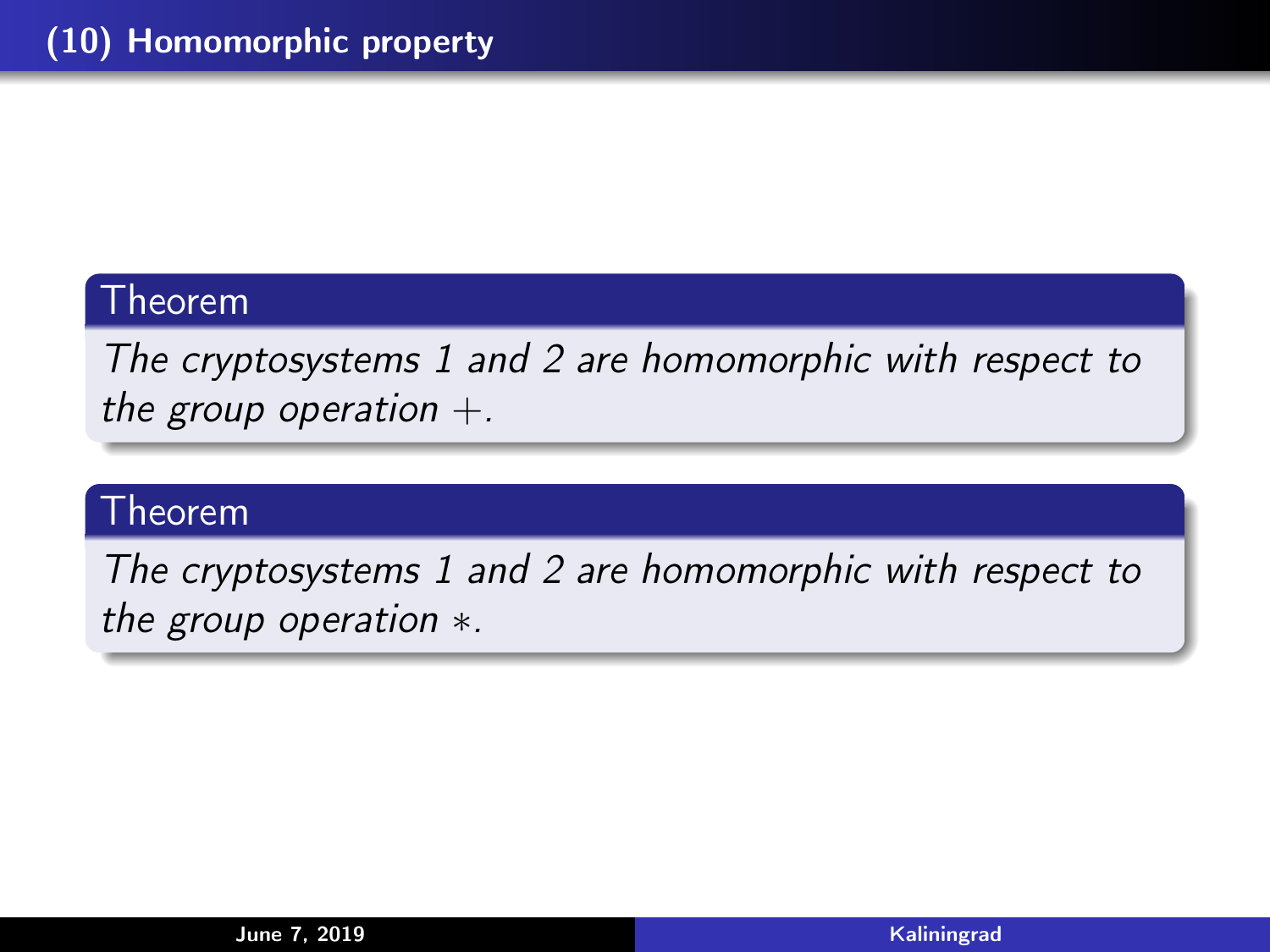#### Modification of Gelfond–Shank's algorithm

In last paper we presented modification of Gelfond–Shank's √ algorithm, and its realization requires  $O(\sqrt{\Omega})$  operations in the group  $(\Omega,+)$  and storage area of size  $O(\sqrt{\Omega} \cdot \log_2 (\sqrt{\Omega}))$ .

#### A generalization of the method of reduction to proper subgroups

Fundamental difference in the complexity of the right logarithm problem on the medial quasigroup occurs only at the stage of calculating logarithms in the medial quasigroup built over a group isomorphic to  $\mathbb{Z}_p + ... + \mathbb{Z}_p$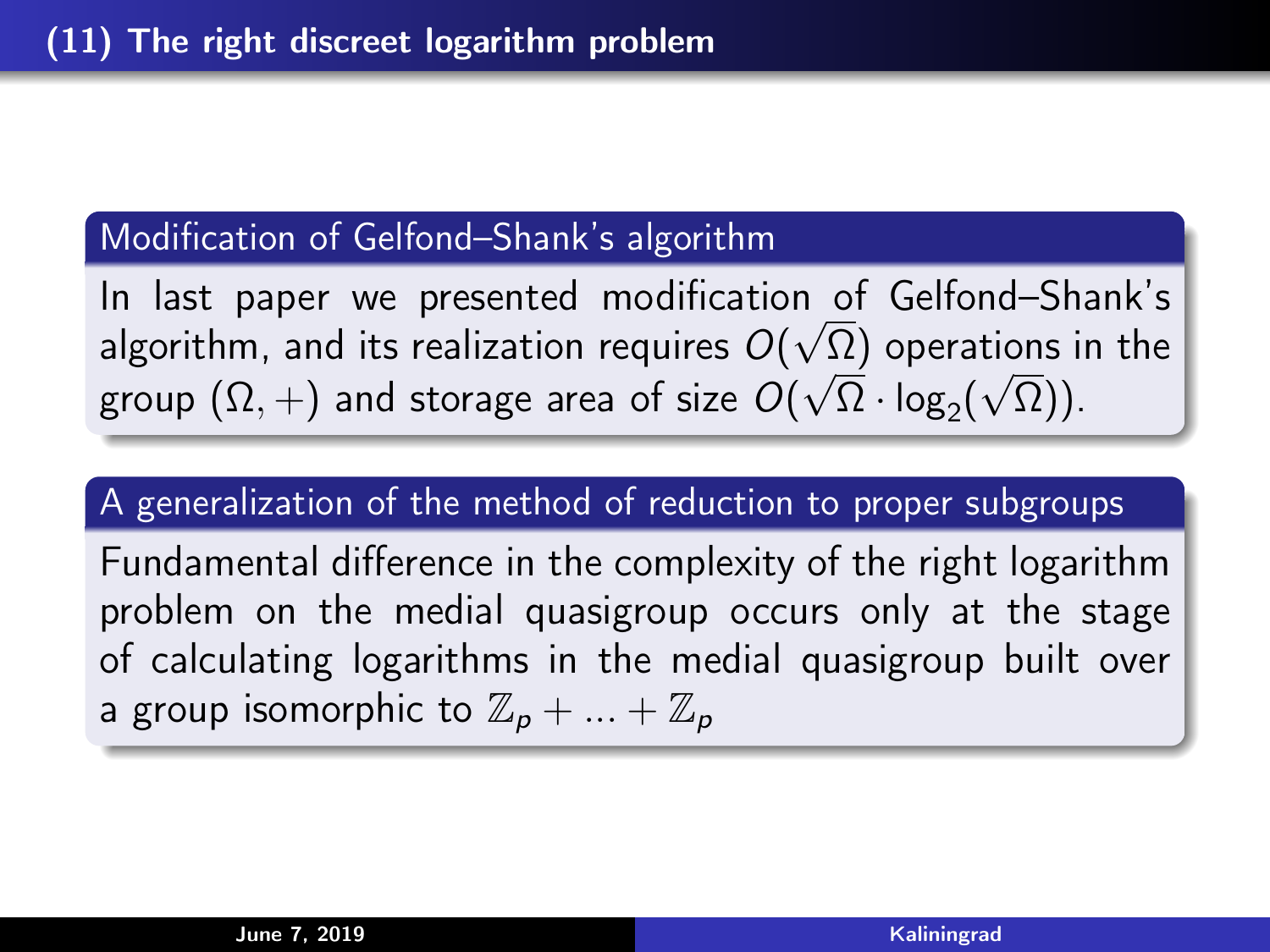#### (12) Security analysis — Hellman's method

Let  $(\Omega, *)$  be a CP-groupoid.  $K = \{ (u, v, a_1, ..., a_v) | u, v \in \mathbb{N}, a_i \in \mathbb{N}, i \in \overline{1, v} \}$  - set of powers (set of secret keys in Cryptosystem 2).

On K we define the relation 
$$
\epsilon
$$
 by the rule:  
\n $(u, v, a_1, ..., a_v) \stackrel{\epsilon}{\sim} (u', v', a'_1, ..., a'_v) \Leftrightarrow$   
\n $\Leftrightarrow {}^{[a_1]...[a_u]}g^{[a_{u+1}]...[a_v]} = {}^{[a'_1]...[a'_u]}g^{[a_{u'+1}...[a'_v]}.$ 

Denote  $K_{\epsilon} = \frac{|K|}{|\vec{x}|_{\epsilon}}$  $\frac{|K|}{|\vec{x}|_{\epsilon}}$ , where  $[\vec{x}]_{\epsilon}$  — is a equivalence class that containing element  $\vec{x}$ .

#### Theorem

Considered algorithm based on Hellman's method allows to find a shares secret key with complexity  $\mathcal{K}^{2/3}_\epsilon$  and requires  $K_{\epsilon}^{2/3}$  memory cells.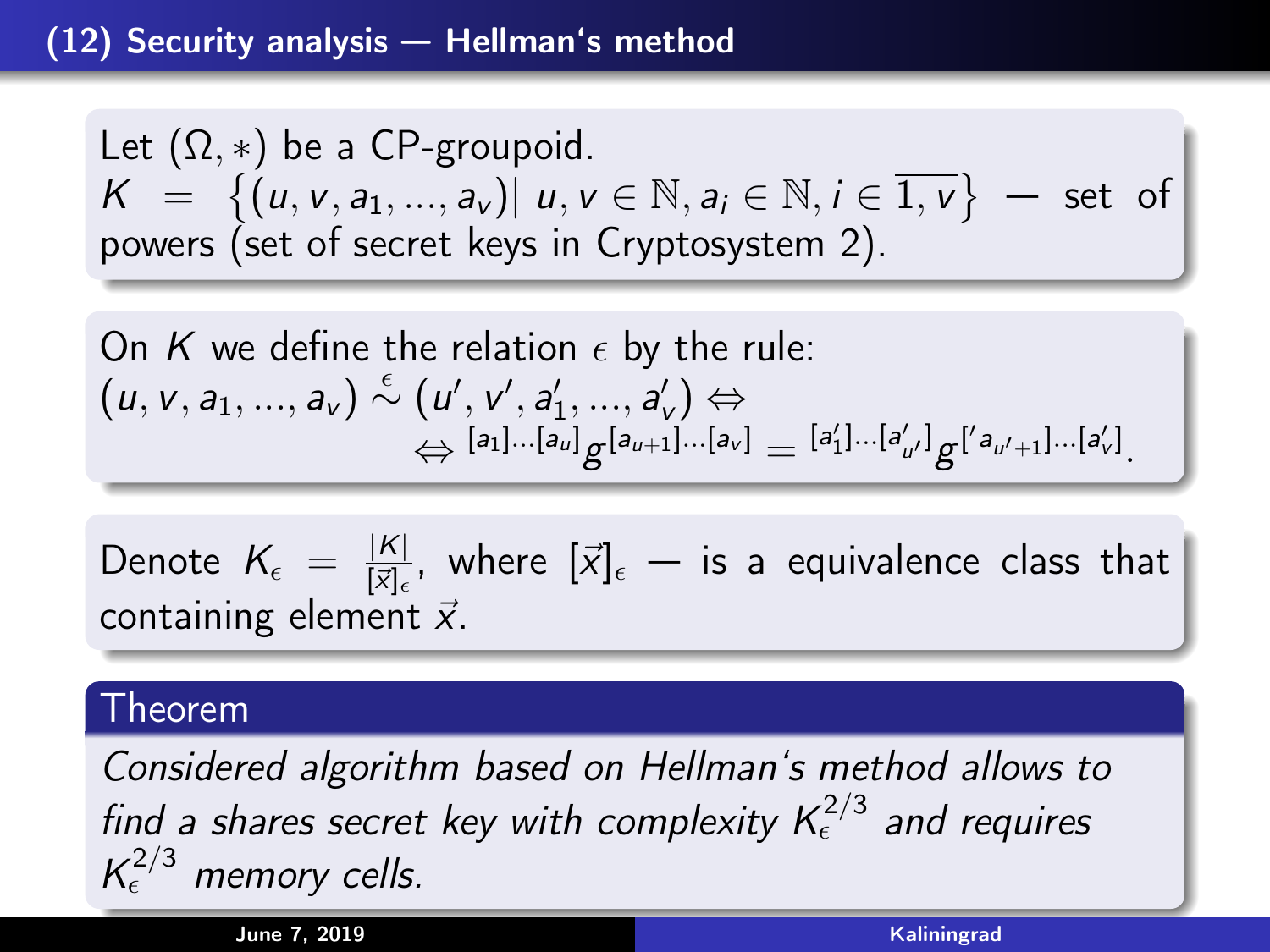We say that a map  $\delta$  of the groupoid  $(G, *)$  onto itself imitates a secret key  $(r, n, a_1, ..., a_m)$  of user A if for any secret key  $(s, n, b_1, ..., b_n)$  of user B the following equality holds:

 $\delta({}^{[b_1]...[b_s]}g^{[b_{s+1}]...[b_n]})={}^{[a_1]...[a_r][b_1]...[b_s]}g^{[b_{s+1}]...[b_n][a_{r+1}]...[a_m]},$ 

For instance if  $g^{[r]} = {}^{[a_1]...[a_r]}g^{[a_{r+1}]...[a_m]}$ , then the operation of right exponentiation into power  $r$  is an imitating map.

#### Theorem

Maximal security of Algorithm open key distribution against Imitating map  $(g^{[r]})$  is achieved and it is equal to  $O(|\Omega|^{\frac{3}{4}})$ .